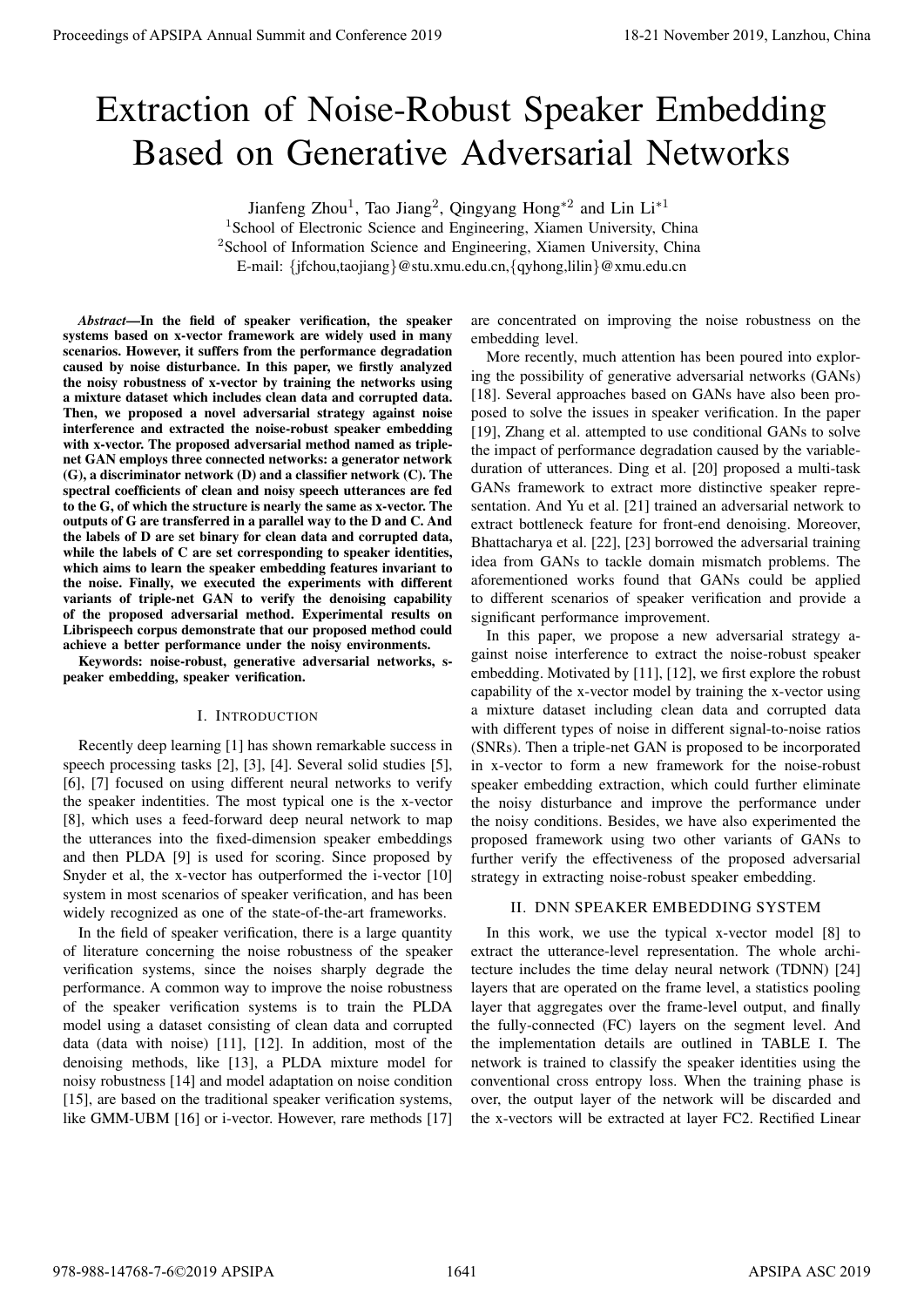| Layer             | Layer context | Total context | Input $\times$ output |  |  |
|-------------------|---------------|---------------|-----------------------|--|--|
| TDNN1             | $[-2, +2]$    |               | $23 \times 256$       |  |  |
| TDNN <sub>2</sub> | $[-2, +2]$    | 9             | $256 \times 512$      |  |  |
| TDNN3             | $[-3, +3]$    | 15            | $512 \times 512$      |  |  |
| TDNN4             |               | 15            | $512 \times 1024$     |  |  |
| TDNN5             |               | 15            | $1024 \times 1024$    |  |  |
| Stats pooling     | [0,T]         | т             | $1024T \times 2048$   |  |  |
| FC1               | 01            | т             | $2048 \times 1024$    |  |  |
| FC2               |               | т             | $1024 \times 1024$    |  |  |
| Softmax           |               | т             | $1024 \times N$       |  |  |

TABLE I THE TOPOLOGY OF X-VECTOR ACHITECTURE.

The x-vectors are extracted from layer FC2, and N corresponds to the number of speakers in the training set.

Unit (RELU) is used as non-linear activations for all layers of the network expcept FC2, while the layer FC2 uses the sigmoid function as the non-linear activation. Additionally, batch normalization is used on all layers except the statistics pooling layer. In the verification stage, length normalization and linear discriminant analysis (LDA) [25] transformation will be applied to the x-vectors and then PLDA will be used for scoring.

## III. NOISE-ROBUST SPEAKER EMBEDDING

### *A. Generative Adversarial Networks*

The generative adversarial networks (GANs) [18] consist of two parts: a generator (G) that is trained to generate samples indistinguishable from real samples (*x*) by taking random noise (*z*) as input, and a discriminator (D) that is trained to determine which distribution the samples obey, the generated data distribution  $p_G(z)$  or the real data distribution  $p(x)$ . In order to get a well-trained generator, the GANs would be trained in an adversarial way by playing a minimax game. The minimax game can be executed with the GANs loss (which means the loss for GAN training) function  $V(D, G)$ , which could be formulated as follow:

$$
\min_{G} \max_{D} V(D, G) = E_{x \sim p_{(x)}}[\log D(x)]
$$
  
+ 
$$
E_{z \sim p_G(z)}[\log(1 - D(G(z)))]
$$
 (1)

where  $x$  is the real sample and  $z$  is the random noise input. *G*(*∗*) and *D*(*∗*) refer to the output of the generator and discriminator, respectively. The first item  $E_{x \sim p(x)}$  [logD(*x*)] represents the mathematical expectation that the discriminator classifies the real samples correctly, and the second item  $E_{z \sim p_G(z)}[log(1 - D(G(z)))]$  represents the mathematical expectation that the discriminator classifies the generated samples incorrectly.

In the resent years, various variants of GANs have been proposed, each of which has its own particular characteristic. For example, Least Squares GANs (LSGAN) [26] and Wasserstein GANs (WGAN) [27], both of which have the same architecture of GANs but differ in loss function.

## *B. X-vector Incorporating GANs*

We proposed a triple-net adversarial framework to extract the noise-robust speaker embedding as shown in Figure 1.



Fig. 1. The diagram of the proposed triple-net adversarial framework. Specifically, a standard x-vector architecture includes generator and classifier while a standard GAN includes generator and discriminator.

This new framework consists of three connected networks: a generator (G), serving as a transformer, that tries to transform clean samples  $(x_c)$  and corrupted samples  $(x_n)$  to clean embeddings and corrupted embeddings, respectively, a discriminator (D) that tries to determine whether the input embeddings are generated from corrupted samples or clean samples, and a classifier (C) that classifies the embeddings to its corresponding speaker labels. Specically, we train the classifier cooperated with the generator to extract the discriminative speaker representation. Besides, we play a minimax game by training the discriminator to classify the embeddings correctly, and simultaneously training the generator to generate the embeddings to fool the discriminator. Through the training strategy with the proposed adversarial method, the embeddings extracted from the generator maintain the speaker characteristic and simultaneously improve the noise robustness.

For the training, we train the classifier (parametrized by  $\theta_c$ ) using the cross entropy loss:

$$
L_C(x) = -\frac{1}{M} \sum_{i=1}^{M} log[f_{softmax}(C(x_i^*))]
$$
 (2)

where *M* is the batch size,  $C(x_i^*)$  is the output of classifier that corresponds to the ground truth of the *i*th sample in a batch. And  $f_{softmax}$  is a softmax function, which can be formulated as follows:

$$
f_{softmax}(C(x_i)) = \frac{e^{C(x_i)}}{\sum_{j}^{N} e^{C(x_i^j)}}
$$
(3)

where  $x_i^j$  ( $j = 1, 2, ..., N$ ) means the *j*th output corrsponding to label *j*. As to the adversarial training, rather than directly using the minimax loss, we split the optimization into two independent objectives, one for the generator (parametrized by  $\theta_q$ ) and one for the discriminator (parametrized by  $\theta_d$ ). Therefore, we train the generator by  $\min_{\theta_g} L_G$  and synchronous-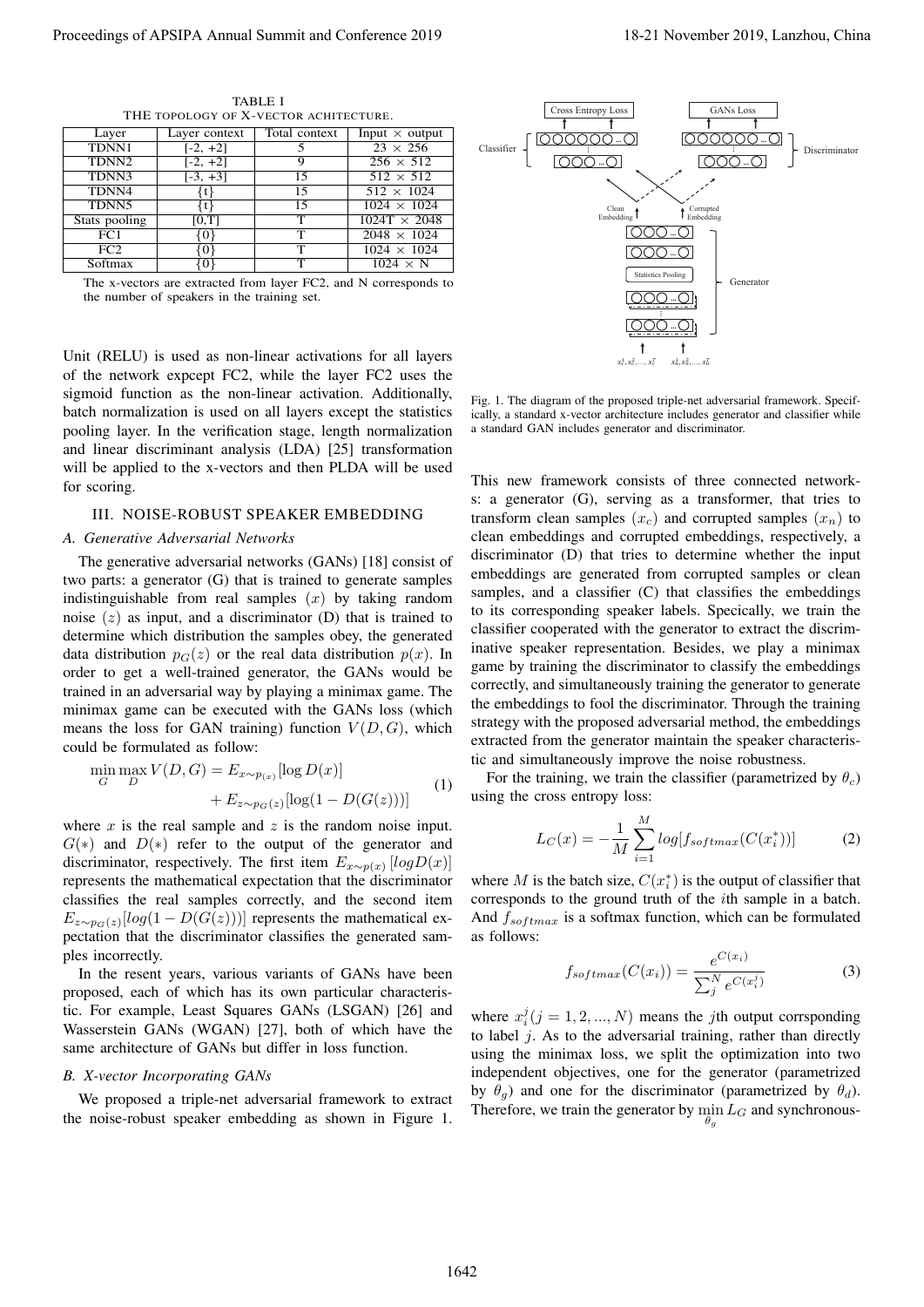ly train the discriminator by min *LD*, which can be formulated *θd* as follow:

$$
\min_{\theta_g} L_G(x_c, x_n) = \frac{\lambda}{M} \sum_{i=1}^{M} log(1 - D(G(x_n^i))) + L_C(x_c) + L_C(x_n)
$$
\n(4)

$$
\min_{\theta_d} L_D(x_c, x_n) = -\frac{1}{M} \sum_{i=1}^{M} [log(D(x_c^i)) + log(1 - D(G(x_n^i)))] \tag{5}
$$

where  $\lambda$  is a scale parameter.  $x_c^i$  means the *i*th clean sample in a batch and  $x_n^i$  means the *i*th corrupted sample in a batch.

## *C. Training Algorithm*

During training, the generator and the discriminator are competing against each other in an adversarial way. Additionally, the classifier is trained in a straight back-propagation. The complete training pseudo-code of the triple-net GAN shown in Algorithm 1. Pairs of samples  $(x_c, x_n)$  are randomly chosen to train the networks using Adam optimizer [28] with learning rates  $\alpha_1, \alpha_2, \alpha_3$  for different networks backpropagation respectively. Crucially, we train the generator *k* times to balance the adversarial training.

Our implementation is realized on the Tensorflow toolkit [29]. In our experiments, the hyperparameters are set as follows:  $\alpha_1 = 0.003, \alpha_2 = 0.003, \alpha_3 = 0.003, k = 3, \lambda = 1.$ 

## IV. EXPERIMENTS

## *A. Dataset and Experimental Setting*

To evaluate the effective performance of the proposed method in the noisy environments, text-independent speaker verication (SV) experiments are conducted based on Librispeech [30]. In the experiments, the train-clean-500 part of Librispeech is used as a training dataset which contains about 148,688 utterances from 1,166 speakers and the test-clean part of Librispeech is used as a test dataset, in which 15 utterances of each speaker are selected as enrollment utterances and the remains are used for verification (about 80,800 trials).

We have made a noise corrupted version of the training data and the test data mentioned above by artificially adding different types of noise at different SNR levels. Specifically, the corrupted utterances for training are made by adding one of the five noise types (White, Babble, Mensa, Cafeteria, Callcener)<sup>1</sup> randomly on the SNR levels of 10dB or 20dB. Additionally, we also have made a mixture dataset, in which five out of six samples in clean training data are added by the random noise in the same way mentioned above. However, for the speaker verification the corrupted utterances are obtained by adding one of the five noise types on the SNR levels of 0dB, 5dB, 10dB, 15dB and 20dB, respectively.

All audios are converted to 23-dimensional MFCCs with a frame-length of 25ms and a frame shift of 10ms. Then,

#### Algorithm 1: The training procedure of the triple-net GAN

1. Initialize the parameters of generator, discriminator and classifier *θg, θd, θc*. Specifically, we initial the parameters of generator *θg* from the pre-trained x-vector structure.

#### 2. repeat

- 3. Sample the training data  $(x_c, x_n)$
- 4. Update the classifier using Adam optimizer

$$
\theta_c \leftarrow \theta_c - \alpha_1 \nabla_{\theta_c} \left[ L_C \left( x_c \right) + L_C \left( x_n \right) \right]
$$

5. Update the discriminator using Adam optimizer:

$$
\theta_d \leftarrow \theta_d - \alpha_2 \nabla_{\theta_d} L_D \left(x_c, x_n\right)
$$

6. For k steps do

Update the generator using Adam optimizer:

$$
\theta_g \leftarrow \theta_g - \alpha_3 \nabla_{\theta_g} L_G(x_c, x_n)
$$

End For

7. until  $\theta_g$ ,  $\theta_d$ ,  $\theta_c$  converge.

a frame-level energy-based voice activity detector (VAD) is conducted to the spectral coefficients. During the training process, we randomly sample 2 seconds from each recording. Since the average duration of utterances in the training dataset is about 12 seconds, we repeat six times to form an epoch. Specifically, we constitute pairs by taking the clean utterance and its corrupted counterpart as a pair.

Since the noise-robust embedding architecture is based on the x-vector framework, the implementation details of the generator are outlined in TALBLE I except the softmax layer. The classifier is one fully-connected layer with N nodes, which corresponds to the number of speakers in the training data, while the discriminator is also one fully-connected layer but with only two nodes corresponding to the binary lables for the clean data and the corrupted data.

#### *B. Results and Analysis*

Firstly, we investigate the performance of baseline system (Baseline), which is the standard x-vector system trained with the clean data. As shown in TABLE II, under the clean condition the x-vector would achieve a competitive result, but the noisy disturbance could sharply degrade the performance of x-vector, especially the White noise. Then, we explore the robustness of x-vector by training the network using the mixture dataset (MIX). From TABLE II, it could be found that the MIX system dramatically obtains the better performance under noisy environments. Though the performance might be slightly degraded under the clean condition since the training process is not condition-specfic comparing with the Baseline, but that is still comparable with that of the baseline system. Proceedings of APSIPA Annual Summit and Conference 2019 18-21 November 2019, Lanzhou, China 1643

Thereafter, we investigate the capability of triple-net GAN (TNGAN) for extracting the noise-robust speaker embedding. Specially, we initialize the parameters of generator using the

<sup>&</sup>lt;sup>1</sup>White and Babble were collected by Guoning Hu, and could be downloaded at http://web.cse.ohio-state.edu/pnl. Besides, Cafeteria Noise, Callcener, and Mensa were provided by HUAWEI TECHNOLOGIES CO., LTD.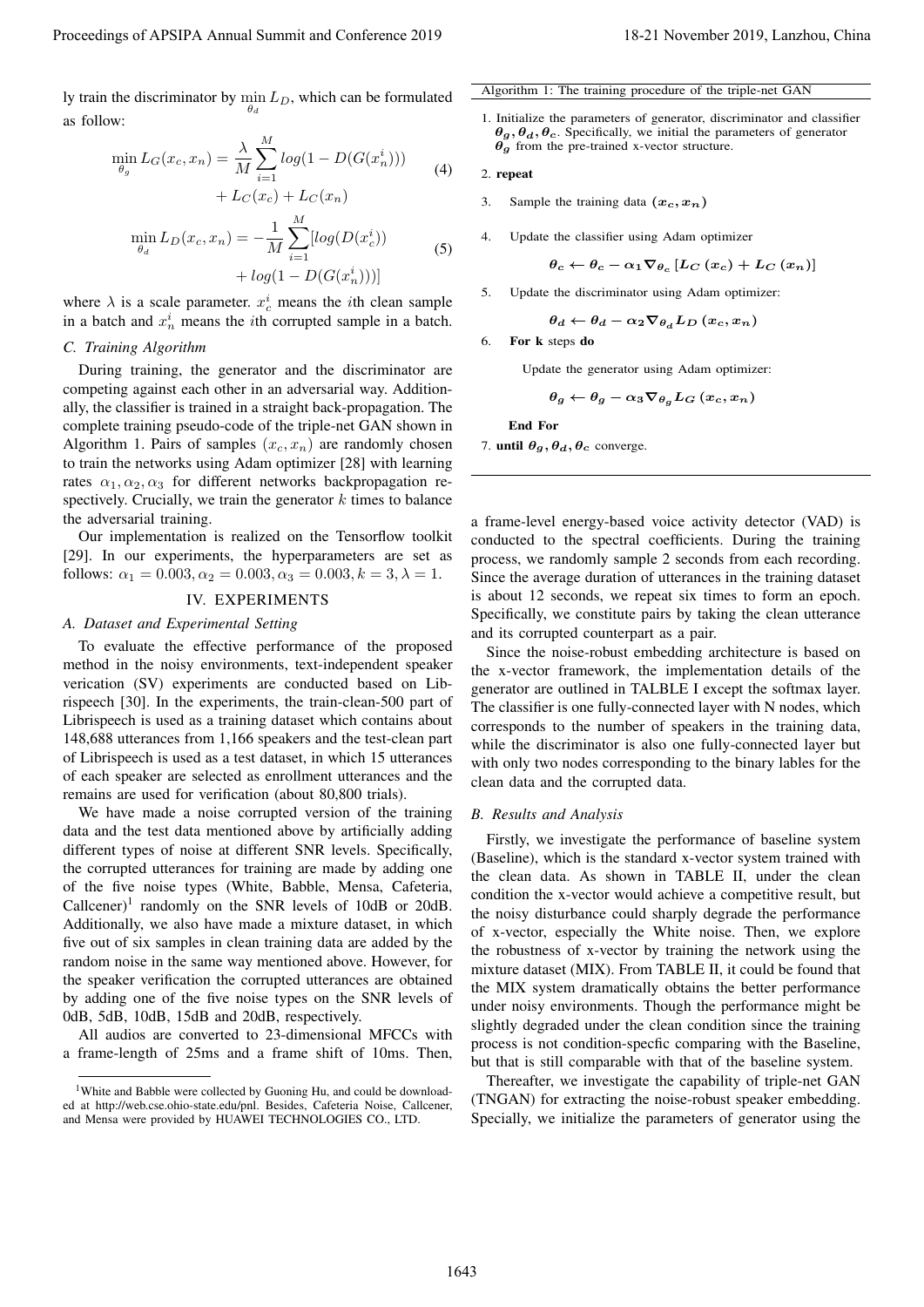TABLE II EER(%) OF THE SV SYSTEMS FOR DIFFERENT NOISE TYPES AND SNRS.

| Noise                   | SNR(dB)                                                                                                                                                                                                                                                                                                                                                                                                                                                                                                                                                                                                                                                                                                                                                                                   | AND SNRS.<br><b>Baseline</b> | <b>MIX</b>    | TNGAN                                                  | Noise                                                              | SNR(dB)                        | <b>TNGAN</b>      | DIFFERENT NOISE TYPES AND SNRS.<br><b>TNLSGAN</b>                                                                                                                                                                                                                                                                                                                                                                                                                                                                                                                                                                                                                                                                                                                                                                                                                                                               | <b>TNWGAN</b> |
|-------------------------|-------------------------------------------------------------------------------------------------------------------------------------------------------------------------------------------------------------------------------------------------------------------------------------------------------------------------------------------------------------------------------------------------------------------------------------------------------------------------------------------------------------------------------------------------------------------------------------------------------------------------------------------------------------------------------------------------------------------------------------------------------------------------------------------|------------------------------|---------------|--------------------------------------------------------|--------------------------------------------------------------------|--------------------------------|-------------------|-----------------------------------------------------------------------------------------------------------------------------------------------------------------------------------------------------------------------------------------------------------------------------------------------------------------------------------------------------------------------------------------------------------------------------------------------------------------------------------------------------------------------------------------------------------------------------------------------------------------------------------------------------------------------------------------------------------------------------------------------------------------------------------------------------------------------------------------------------------------------------------------------------------------|---------------|
|                         | Clean                                                                                                                                                                                                                                                                                                                                                                                                                                                                                                                                                                                                                                                                                                                                                                                     | 1.39                         | 3.02          | 2.82                                                   |                                                                    | Clean                          | 2.82              | 2.87                                                                                                                                                                                                                                                                                                                                                                                                                                                                                                                                                                                                                                                                                                                                                                                                                                                                                                            | 2.87          |
| White                   | 00<br>$\overline{05}$                                                                                                                                                                                                                                                                                                                                                                                                                                                                                                                                                                                                                                                                                                                                                                     | 38.12<br>33.07               | 14.41<br>8.27 | 11.63<br>6.73                                          | White                                                              | 00<br>$\overline{05}$          | 11.63<br>6.73     | 11.53<br>6.78                                                                                                                                                                                                                                                                                                                                                                                                                                                                                                                                                                                                                                                                                                                                                                                                                                                                                                   | 11.58<br>6.88 |
|                         | 10                                                                                                                                                                                                                                                                                                                                                                                                                                                                                                                                                                                                                                                                                                                                                                                        | 27.18                        | 6.58          | 5.30                                                   |                                                                    | 10                             | 5.30              | 5.40                                                                                                                                                                                                                                                                                                                                                                                                                                                                                                                                                                                                                                                                                                                                                                                                                                                                                                            | 5.30          |
|                         | 15                                                                                                                                                                                                                                                                                                                                                                                                                                                                                                                                                                                                                                                                                                                                                                                        | 22.52                        | 5.64          | 4.65                                                   |                                                                    | 15                             | 4.65              | 4.60                                                                                                                                                                                                                                                                                                                                                                                                                                                                                                                                                                                                                                                                                                                                                                                                                                                                                                            | 4.65          |
|                         | 20                                                                                                                                                                                                                                                                                                                                                                                                                                                                                                                                                                                                                                                                                                                                                                                        | 17.72                        | 4.85          | 4.11                                                   |                                                                    | 20                             | 4.11              | 4.11                                                                                                                                                                                                                                                                                                                                                                                                                                                                                                                                                                                                                                                                                                                                                                                                                                                                                                            | 4.11          |
|                         | Mean<br>00                                                                                                                                                                                                                                                                                                                                                                                                                                                                                                                                                                                                                                                                                                                                                                                | 27.72<br>31.93               | 7.95<br>12.57 | 6.48<br>10.40                                          |                                                                    | Mean<br>00                     | 6.48<br>10.4      | 6.48<br>10.54                                                                                                                                                                                                                                                                                                                                                                                                                                                                                                                                                                                                                                                                                                                                                                                                                                                                                                   | 6.50<br>10.54 |
| <b>Babble</b>           | 05                                                                                                                                                                                                                                                                                                                                                                                                                                                                                                                                                                                                                                                                                                                                                                                        | 25.84                        | 6.04          | 5.64                                                   | <b>Babble</b>                                                      | 0 <sub>5</sub>                 | 5.64              | 5.69                                                                                                                                                                                                                                                                                                                                                                                                                                                                                                                                                                                                                                                                                                                                                                                                                                                                                                            | 5.59          |
|                         | 10                                                                                                                                                                                                                                                                                                                                                                                                                                                                                                                                                                                                                                                                                                                                                                                        | 19.50                        | 4.55          | 4.21                                                   |                                                                    | 10                             | 4.21              | 4.26                                                                                                                                                                                                                                                                                                                                                                                                                                                                                                                                                                                                                                                                                                                                                                                                                                                                                                            | 4.31          |
|                         | 15<br>$\overline{20}$                                                                                                                                                                                                                                                                                                                                                                                                                                                                                                                                                                                                                                                                                                                                                                     | 14.60<br>9.65                | 4.11<br>3.76  | 3.71<br>3.61                                           |                                                                    | 15<br>20                       | 3.71<br>3.61      | 3.81<br>3.52                                                                                                                                                                                                                                                                                                                                                                                                                                                                                                                                                                                                                                                                                                                                                                                                                                                                                                    | 3.81<br>3.56  |
|                         | Mean                                                                                                                                                                                                                                                                                                                                                                                                                                                                                                                                                                                                                                                                                                                                                                                      | 20.30                        | 6.21          | 5.52                                                   |                                                                    | Mean                           | 5.52              | 5.56                                                                                                                                                                                                                                                                                                                                                                                                                                                                                                                                                                                                                                                                                                                                                                                                                                                                                                            | 5.56          |
|                         | 00                                                                                                                                                                                                                                                                                                                                                                                                                                                                                                                                                                                                                                                                                                                                                                                        | 29.9                         | 8.71          | 7.67                                                   |                                                                    | 00                             | 7.67              | 7.62                                                                                                                                                                                                                                                                                                                                                                                                                                                                                                                                                                                                                                                                                                                                                                                                                                                                                                            | 7.62          |
|                         | $\overline{05}$                                                                                                                                                                                                                                                                                                                                                                                                                                                                                                                                                                                                                                                                                                                                                                           | 24.31                        | 5.64          | 4.90                                                   |                                                                    | $\overline{05}$                | 4.90              | 5.00                                                                                                                                                                                                                                                                                                                                                                                                                                                                                                                                                                                                                                                                                                                                                                                                                                                                                                            | 4.90          |
| Cafeteria               | $\overline{10}$<br>$\overline{15}$                                                                                                                                                                                                                                                                                                                                                                                                                                                                                                                                                                                                                                                                                                                                                        | 18.71<br>13.86               | 4.41<br>4.01  | 4.06<br>3.71                                           | Cafeteria                                                          | 10<br>15                       | 4.06<br>3.71      | 4.06<br>3.81                                                                                                                                                                                                                                                                                                                                                                                                                                                                                                                                                                                                                                                                                                                                                                                                                                                                                                    | 3.96<br>3.71  |
|                         | 20                                                                                                                                                                                                                                                                                                                                                                                                                                                                                                                                                                                                                                                                                                                                                                                        | 9.85                         | 3.81          | 3.42                                                   |                                                                    | $\overline{20}$                | 3.42              | 3.32                                                                                                                                                                                                                                                                                                                                                                                                                                                                                                                                                                                                                                                                                                                                                                                                                                                                                                            | 3.47          |
|                         | Mean                                                                                                                                                                                                                                                                                                                                                                                                                                                                                                                                                                                                                                                                                                                                                                                      | 19.33                        | 5.32          | 4.75                                                   |                                                                    | Mean                           | 4.75              | 4.76                                                                                                                                                                                                                                                                                                                                                                                                                                                                                                                                                                                                                                                                                                                                                                                                                                                                                                            | 4.73          |
|                         | 00                                                                                                                                                                                                                                                                                                                                                                                                                                                                                                                                                                                                                                                                                                                                                                                        | 28.32                        | 8.86          | 7.18                                                   |                                                                    | 00                             | 7.18              | 7.33                                                                                                                                                                                                                                                                                                                                                                                                                                                                                                                                                                                                                                                                                                                                                                                                                                                                                                            | 7.08          |
|                         | 0 <sub>5</sub><br>10                                                                                                                                                                                                                                                                                                                                                                                                                                                                                                                                                                                                                                                                                                                                                                      | 22.28<br>16.93               | 5.15<br>4.06  | 4.65<br>3.86                                           |                                                                    | 05<br>10                       | 4.65<br>3.86      | 4.60<br>3.91                                                                                                                                                                                                                                                                                                                                                                                                                                                                                                                                                                                                                                                                                                                                                                                                                                                                                                    | 4.60<br>3.86  |
| Callcenter              | 15                                                                                                                                                                                                                                                                                                                                                                                                                                                                                                                                                                                                                                                                                                                                                                                        | 11.19                        | 3.81          | 3.52                                                   | Callcenter                                                         | 15                             | 3.52              | 3.47                                                                                                                                                                                                                                                                                                                                                                                                                                                                                                                                                                                                                                                                                                                                                                                                                                                                                                            | 3.42          |
|                         | 20                                                                                                                                                                                                                                                                                                                                                                                                                                                                                                                                                                                                                                                                                                                                                                                        | 7.08                         | 3.56          | 3.37                                                   |                                                                    | 20                             | 3.37              | 3.27                                                                                                                                                                                                                                                                                                                                                                                                                                                                                                                                                                                                                                                                                                                                                                                                                                                                                                            | 3.27          |
|                         | Mean                                                                                                                                                                                                                                                                                                                                                                                                                                                                                                                                                                                                                                                                                                                                                                                      | 17.16                        | 5.09          | 4.51                                                   |                                                                    | Mean                           | 4.51              | 4.51                                                                                                                                                                                                                                                                                                                                                                                                                                                                                                                                                                                                                                                                                                                                                                                                                                                                                                            | 4.45          |
|                         | $\overline{00}$<br>$\overline{05}$                                                                                                                                                                                                                                                                                                                                                                                                                                                                                                                                                                                                                                                                                                                                                        | 31.98<br>26.63               | 10.50<br>6.04 | 9.21<br>5.20                                           |                                                                    | 00<br>$\overline{05}$          | 9.21<br>5.20      | 8.86<br>5.25                                                                                                                                                                                                                                                                                                                                                                                                                                                                                                                                                                                                                                                                                                                                                                                                                                                                                                    | 8.96<br>5.25  |
|                         | $\overline{10}$                                                                                                                                                                                                                                                                                                                                                                                                                                                                                                                                                                                                                                                                                                                                                                           | 20.69                        | 4.85          | 4.46                                                   |                                                                    | $\overline{10}$                | 4.46              | 4.46                                                                                                                                                                                                                                                                                                                                                                                                                                                                                                                                                                                                                                                                                                                                                                                                                                                                                                            | 4.51          |
| Mensa                   | 15                                                                                                                                                                                                                                                                                                                                                                                                                                                                                                                                                                                                                                                                                                                                                                                        | 15.25                        | 4.31          | 3.91                                                   | Mensa                                                              | $\overline{15}$                | 3.91              | 3.91                                                                                                                                                                                                                                                                                                                                                                                                                                                                                                                                                                                                                                                                                                                                                                                                                                                                                                            | 3.91          |
|                         | $\overline{20}$<br>Mean                                                                                                                                                                                                                                                                                                                                                                                                                                                                                                                                                                                                                                                                                                                                                                   | 10.45<br>21.00               | 4.11<br>5.96  | 3.91<br>5.34                                           |                                                                    | $\overline{20}$<br>Mean        | 3.91<br>5.34      | 3.86<br>5.27                                                                                                                                                                                                                                                                                                                                                                                                                                                                                                                                                                                                                                                                                                                                                                                                                                                                                                    | 3.86<br>5.30  |
|                         | parameters of the pre-trained MIX system. Comparing the<br>results on column 4 and 5 of TABLE II, we can observe<br>a significant relative reduction in equal error rate (EER)<br>across different SNR levels. The relative reduction of average<br>EERs comparing with the MIX system are about 18.5% on<br>noise, 11.4% on Callcenter noise and 10.4% on Mensa noise,                                                                                                                                                                                                                                                                                                                                                                                                                   |                              |               | White noise, 11.1% on Babble noise, 10.7% on Cafeteria |                                                                    |                                |                   | with such issue. Results on Librispeech showed that our<br>proposed method could achieve a significant performance<br>improvement under the noisy environments. Additionally, we<br>further verified the capability of the proposed triple-net adver-<br>sarial framework for extracting noise-robust speaker embed-<br>ding by using two another variants of GANs.                                                                                                                                                                                                                                                                                                                                                                                                                                                                                                                                             |               |
| the noisy environments. | which have shown the effectiveness of the proposed generative<br>adversarial strategy on extracting a noise-robust embedding.<br>Besides, we further verified the proposed generative ad-<br>versarial strategy by using two different variants of triple-net<br>GAN, triple-net LSGAN (TNLSGAN) and triple-net WGAN<br>(TNWGAN) respectively, which may learn different aspects<br>of feature space. The results shown in TABLE III reflect that<br>the different types of triple-net GAN could achieve the better<br>performance in different SNR levels on different noises respec-<br>tively, and all of which outperformed the Baseline and the MIX<br>systems. It is definitely promising that the proposed triple-net<br>adversarial framework could improve the performance under | V. CONCLUSION                |               |                                                        | Foundation of China (Grant No.61876160)<br>521(7553):436.<br>4056. | Conference on Acoustics. 2014. | <b>REFERENCES</b> | VI. ACKNOWLEDGEMENT<br>This work was supported by the National Natural Science<br>[1] Lecun Y, Bengio Y, Hinton G. Deep learning.[J]. Nature, 2015,<br>[2] Hinton G, Deng L, Yu D, et al. Deep neural networks for acoustic<br>modeling in speech recognition: The shared views of four research<br>groups[J]. IEEE Signal processing magazine, 2012, 29(6): 82-97.<br>[3] Lei Y, Scheffer N, Ferrer L, et al. A novel scheme for speaker recognition<br>using a phonetically-aware deep neural network[C]// IEEE International<br>[4] Wang Y, Skerry-Ryan R J, Stanton D, et al. Tacotron: Towards end-to-end<br>speech synthesis[J]. arXiv preprint arXiv:1703.10135, 2017.<br>[5] Variani E, Lei X, Mcdermott E, et al. Deep neural networks for small<br>footprint text-dependent speaker verification[C]// IEEE International Con-<br>ference on Acoustics, Speech and Signal Processing. IEEE, 2014:4052- |               |

| TABLE III                                        |  |
|--------------------------------------------------|--|
| EER(%) OF THE DIFFERENT GAN-BASED SV SYSTEMS FOR |  |
| DIFFERENT NOISE TYPES AND SNRS.                  |  |

| Noise         | SNR(dB)         | TNGAN | TNLSGAN | TNWGAN |
|---------------|-----------------|-------|---------|--------|
|               | Clean           | 2.82  | 2.87    | 2.87   |
| White         | $\overline{00}$ | 11.63 | 11.53   | 11.58  |
|               | 0.5             | 6.73  | 6.78    | 6.88   |
|               | $\overline{10}$ | 5.30  | 5.40    | 5.30   |
|               | 15              | 4.65  | 4.60    | 4.65   |
|               | 20              | 4.11  | 4.11    | 4.11   |
|               | Mean            | 6.48  | 6.48    | 6.50   |
|               | 00              | 10.4  | 10.54   | 10.54  |
|               | 0.5             | 5.64  | 5.69    | 5.59   |
| <b>Babble</b> | $\overline{10}$ | 4.21  | 4.26    | 4.31   |
|               | 15              | 3.71  | 3.81    | 3.81   |
|               | 20              | 3.61  | 3.52    | 3.56   |
|               | Mean            | 5.52  | 5.56    | 5.56   |
| Cafeteria     | $\overline{00}$ | 7.67  | 7.62    | 7.62   |
|               | 0.5             | 4.90  | 5.00    | 4.90   |
|               | $\overline{10}$ | 4.06  | 4.06    | 3.96   |
|               | $\overline{15}$ | 3.71  | 3.81    | 3.71   |
|               | 20              | 3.42  | 3.32    | 3.47   |
|               | Mean            | 4.75  | 4.76    | 4.73   |
| Callcenter    | 0 <sub>0</sub>  | 7.18  | 7.33    | 7.08   |
|               | 0.5             | 4.65  | 4.60    | 4.60   |
|               | 10              | 3.86  | 3.91    | 3.86   |
|               | 15              | 3.52  | 3.47    | 3.42   |
|               | 20              | 3.37  | 3.27    | 3.27   |
|               | Mean            | 4.51  | 4.51    | 4.45   |
| Mensa         | $\overline{00}$ | 9.21  | 8.86    | 8.96   |
|               | 0.5             | 5.20  | 5.25    | 5.25   |
|               | $\overline{10}$ | 4.46  | 4.46    | 4.51   |
|               | $\overline{15}$ | 3.91  | 3.91    | 3.91   |
|               | $\overline{20}$ | 3.91  | 3.86    | 3.86   |
|               | Mean            | 5.34  | 5.27    | 5.30   |

## V. CONCLUSION

#### VI. ACKNOWLEDGEMENT

#### **REFERENCES**

- [1] Lecun Y, Bengio Y, Hinton G. Deep learning.[J]. Nature, 2015, 521(7553):436.
- [2] Hinton G, Deng L, Yu D, et al. Deep neural networks for acoustic modeling in speech recognition: The shared views of four research groups[J]. IEEE Signal processing magazine, 2012, 29(6): 82-97.
- [3] Lei Y, Scheffer N, Ferrer L, et al. A novel scheme for speaker recognition using a phonetically-aware deep neural network[C]// IEEE International Conference on Acoustics. 2014.
- [4] Wang Y, Skerry-Ryan R J, Stanton D, et al. Tacotron: Towards end-to-end speech synthesis[J]. arXiv preprint arXiv:1703.10135, 2017.
- [5] Variani E, Lei X, Mcdermott E, et al. Deep neural networks for small footprint text-dependent speaker verification[C]// IEEE International Conference on Acoustics, Speech and Signal Processing. IEEE, 2014:4052- 4056.
- [6] Heigold G, Moreno I, Bengio S, et al. End-to-end text-dependent speaker verification[C]//Acoustics, Speech and Signal Processing (ICASSP), 2016 IEEE International Conference on. IEEE, 2016: 5115-5119.
- [7] Chen K, Salman A. Learning speaker-specific characteristics with a deep neural architecture[J]. IEEE Transactions on Neural Networks, 2011, 22(11):1744-1756.